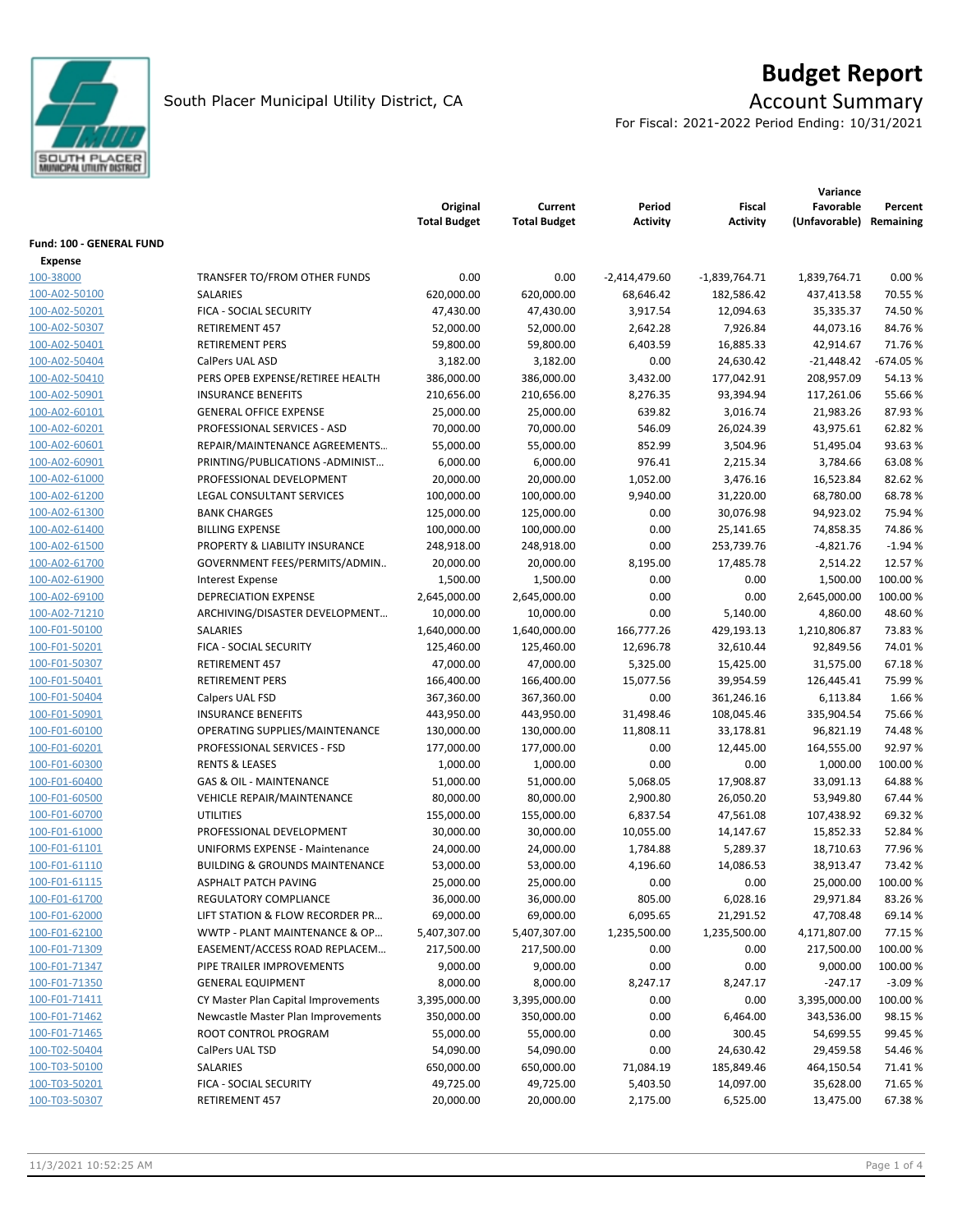### **Budget Report For Fiscal: 2021-2022 Period Ending: 10/31/2021**

|                                                  |                                                         | Original<br><b>Total Budget</b> | Current<br><b>Total Budget</b> | Period<br><b>Activity</b> | <b>Fiscal</b><br><b>Activity</b> | Variance<br>Favorable<br>(Unfavorable) | Percent<br>Remaining |
|--------------------------------------------------|---------------------------------------------------------|---------------------------------|--------------------------------|---------------------------|----------------------------------|----------------------------------------|----------------------|
| 100-T03-50401                                    | <b>RETIREMENT PERS</b>                                  | 65,000.00                       | 65,000.00                      | 6,825.88                  | 17,855.70                        | 47,144.30                              | 72.53 %              |
| 100-T03-50901                                    | <b>INSURANCE BENEFITS</b>                               | 123,500.00                      | 123,500.00                     | 8,855.29                  | 28,190.43                        | 95,309.57                              | 77.17%               |
| 100-T03-60202                                    | PROFESSIONAL SERVICES - TSD                             | 294,000.00                      | 294,000.00                     | 496.00                    | 23,278.71                        | 270,721.29                             | 92.08%               |
| 100-T03-60800                                    | FOG - PERMIT COMPLIANCE                                 | 12,400.00                       | 12,400.00                      | 20.60                     | 286.38                           | 12,113.62                              | 97.69%               |
| 100-T03-60900                                    | PRINTING/PUBLICATIONS - TECH SERV                       | 3,000.00                        | 3,000.00                       | 103.06                    | 302.20                           | 2,697.80                               | 89.93%               |
| 100-T03-61000                                    | PROFESSIONAL DEVELOPMENT - TECH                         | 18,120.00                       | 18,120.00                      | 692.28                    | 1,544.77                         | 16,575.23                              | 91.47%               |
| 100-T03-61101                                    | UNIFORMS EXPENSE - TECH SERVICES                        | 3,650.00                        | 3,650.00                       | 94.58                     | 639.13                           | 3.010.87                               | 82.49%               |
| 100-T03-61804                                    | OPERATING SUPPLIES/MAINTENANCE                          | 7,250.00                        | 7,250.00                       | 235.27                    | 534.83                           | 6,715.17                               | 92.62%               |
| 100-T03-62300                                    | REPAIR/MAINTENANCE AGREEMENTS                           | 94,000.00                       | 94,000.00                      | 444.99                    | 23,957.87                        | 70,042.13                              | 74.51%               |
| 100-T03-71400                                    | SOFTWARE/DATA ACQUISITION                               | 40,000.00                       | 40,000.00                      | 0.00                      | 995.00                           | 39,005.00                              | 97.51%               |
| 100-T03-71405                                    | <b>SYSTEM IMPROVEMENTS</b>                              | 205,000.00                      | 205,000.00                     | 0.00                      | 0.00                             | 205,000.00                             | 100.00%              |
| 100-T03-71408                                    | PARTICIPATION IN REGIONAL PROJEC                        | 30,000.00                       | 30,000.00                      | 0.00                      | 0.00                             | 30,000.00                              | 100.00%              |
| 100-T03-71410                                    | <b>EASEMENT INSPECTION EQUIPMENT</b>                    | 11,700.00                       | 11,700.00                      | 0.00                      | 0.00                             | 11,700.00                              | 100.00 %             |
| 100-T03-71425                                    | <b>COMPUTERS/OFFICE FURNITURE</b>                       | 43,650.00                       | 43,650.00                      | 0.00                      | 24,165.77                        | 19,484.23                              | 44.64%               |
| 100-T03-71500                                    | RWWTP REHAB & REPLACEMENT                               | 2,366,393.00                    | 2,366,393.00                   | 553,250.00                | 553,250.00                       | 1,813,143.00                           | 76.62%               |
|                                                  | <b>Expense Total:</b>                                   | 21,959,941.00                   | 21,959,941.00                  | $-124,604.61$             | 2,416,914.82                     | 19,543,026.18                          | 88.99%               |
|                                                  | Fund: 100 - GENERAL FUND Total:                         | 21,959,941.00                   | 21,959,941.00                  | $-124,604.61$             | 2,416,914.82                     | 19,543,026.18                          | 88.99%               |
| Fund: 300 - CIP & EXPANSION                      |                                                         |                                 |                                |                           |                                  |                                        |                      |
| <b>Expense</b>                                   |                                                         |                                 |                                |                           |                                  |                                        |                      |
| 300-38000                                        | TRANSFER TO/FROM OTHER FUNDS                            | 0.00                            | 0.00                           | 2,596,099.47              | 2,550,112.36                     | $-2,550,112.36$                        | 0.00%                |
| 300-T03-71410                                    | FOOTHILL TRUNK PROJECT - CONSTR                         | 200,000.00                      | 200,000.00                     | 315.47                    | 119,357.31                       | 80,642.69                              | 40.32%               |
| 300-T03-71423                                    | <b>Trunk Extension Reimbursement</b>                    | 400,000.00                      | 400,000.00                     | 0.00                      | 0.00                             | 400,000.00                             | 100.00 %             |
|                                                  | <b>Expense Total:</b>                                   | 600,000.00                      | 600,000.00                     | 2,596,414.94              | 2,669,469.67                     | $-2,069,469.67$                        | $-344.91%$           |
|                                                  | Fund: 300 - CIP & EXPANSION Total:                      | 600,000.00                      | 600,000.00                     | 2,596,414.94              | 2,669,469.67                     | $-2,069,469.67$                        | $-344.91%$           |
| Fund: 400 - CAPITAL REPLACEMENT & REHABILITATION |                                                         |                                 |                                |                           |                                  |                                        |                      |
| <b>Expense</b>                                   |                                                         |                                 |                                |                           |                                  |                                        |                      |
| 400-38000                                        | TRANSFER TO/FROM OTHER FUNDS                            | 0.00                            | 0.00                           | $-181,619.87$             | -710,347.65                      | 710,347.65                             | 0.00%                |
| 400-A02-71431                                    | HQ HVAC REPAIR/REPLACEMENT                              | 15,000.00                       | 15,000.00                      | 0.00                      | 0.00                             | 15,000.00                              | 100.00 %             |
| 400-F01-71203                                    | <b>EMERGENCY BYPASS EQUIPMENT</b>                       | 50,000.00                       | 50,000.00                      | $-9,999.68$               | $-9,999.68$                      | 59,999.68                              | 120.00%              |
| 400-F01-71302                                    | <b>VEHICLE PURCHASES</b>                                | 220,000.00                      | 220,000.00                     | 0.00                      | 0.00                             | 220,000.00                             | 100.00 %             |
| 400-F01-71309                                    | EASEMENT/ACCESS ROAD REPLACEM                           | 215,000.00                      | 215,000.00                     | 0.00                      | 0.00                             | 215,000.00                             | 100.00 %             |
| 400-F01-71475                                    | SCADA SOFTWARE DESIGN & IMPLE                           | 3,275,000.00                    | 3,275,000.00                   | 0.00                      | 0.00                             | 3,275,000.00                           | 100.00 %             |
| 400-F01-71490                                    | TAYLOR RD LS REPLACEMENT                                | 110,000.00                      | 110,000.00                     | 0.00                      | 0.00                             | 110,000.00                             | 100.00 %             |
| 400-F01-71670                                    | PIPE TRAILER REPLACEMENT                                | 10,000.00                       | 10,000.00                      | 0.00                      | 0.00                             | 10,000.00                              | 100.00 %             |
| 400-F01-71710                                    | GENERAL EQUIPMENT REPLACEMENT                           | 18,000.00                       | 18,000.00                      | 0.00                      | 163.78                           | 17,836.22                              | 99.09%               |
| 400-T03-71210                                    | Cured in place Pipe                                     | 650,000.00                      | 650,000.00                     | 0.00                      | 0.00                             | 650,000.00                             | 100.00%              |
| 400-T03-71215                                    | Foothill Trunk Project - Construction                   | 100,000.00                      | 100,000.00                     | 0.00                      | 65,543.00                        | 34,457.00                              | 34.46%               |
| 400-T03-71419                                    | LOS FLORES MAINLINE REPLACEMENT                         | 1,000,000.00                    | 1,000,000.00                   | 0.00                      | 0.00                             | 1,000,000.00                           | 100.00 %             |
| 400-T03-71510                                    | PARTICIPATION IN REGIONAL PROJEC                        | 430,000.00                      | 430,000.00                     | 0.00                      | 0.00                             | 430,000.00                             | 100.00 %             |
| 400-T03-71675                                    | CY Fence Replacement                                    | 110,000.00                      | 110,000.00                     | 191,619.55                | 191,619.55                       | $-81,619.55$                           | $-74.20%$            |
|                                                  | <b>Expense Total:</b>                                   | 6,203,000.00                    | 6,203,000.00                   | 0.00                      | $-463,021.00$                    | 6,666,021.00                           | 107.46%              |
|                                                  | Fund: 400 - CAPITAL REPLACEMENT & REHABILITATION Total: | 6,203,000.00                    | 6,203,000.00                   | 0.00                      | $-463,021.00$                    | 6,666,021.00                           | 107.46%              |
|                                                  | <b>Report Total:</b>                                    | 28,762,941.00                   | 28,762,941.00                  | 2,471,810.33              | 4,623,363.49                     | 24,139,577.51                          | 83.93%               |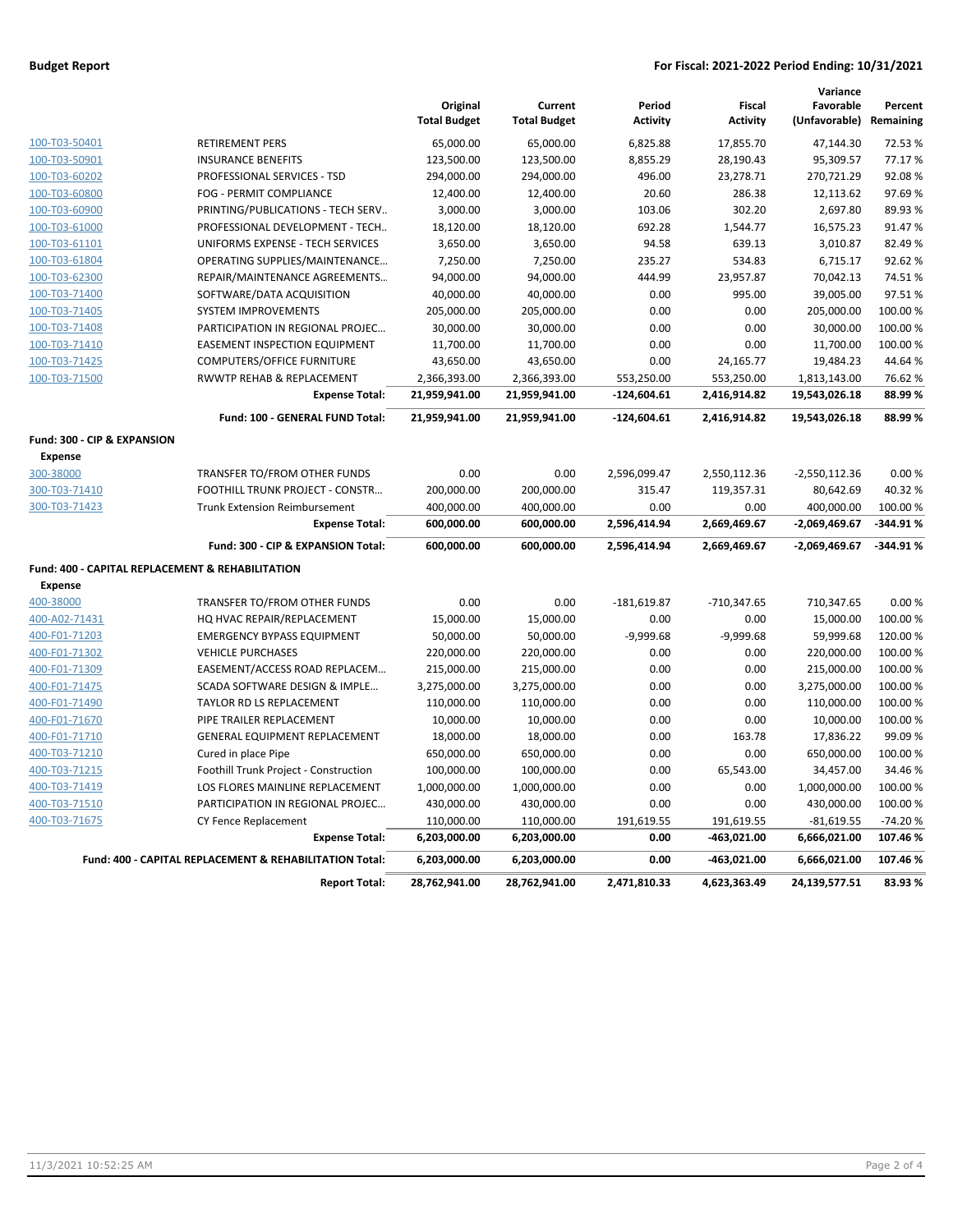# **Group Summary**

|                                                                    |                     |                     | Period          | Fiscal          | Variance<br>Favorable |            |
|--------------------------------------------------------------------|---------------------|---------------------|-----------------|-----------------|-----------------------|------------|
|                                                                    | Original            | Current             |                 |                 |                       | Percent    |
| <b>Account Typ</b>                                                 | <b>Total Budget</b> | <b>Total Budget</b> | <b>Activity</b> | <b>Activity</b> | (Unfavorable)         | Remaining  |
| <b>Fund: 100 - GENERAL FUND</b>                                    |                     |                     |                 |                 |                       |            |
| Expense                                                            | 21.959.941.00       | 21.959.941.00       | $-124.604.61$   | 2.416.914.82    | 19.543.026.18         | 88.99%     |
| Fund: 100 - GENERAL FUND Total:                                    | 21,959,941.00       | 21,959,941.00       | $-124,604.61$   | 2,416,914.82    | 19,543,026.18         | 88.99%     |
| Fund: 300 - CIP & EXPANSION                                        |                     |                     |                 |                 |                       |            |
| Expense                                                            | 600,000.00          | 600,000.00          | 2,596,414.94    | 2,669,469.67    | $-2,069,469.67$       | $-344.91%$ |
| Fund: 300 - CIP & EXPANSION Total:                                 | 600,000.00          | 600.000.00          | 2,596,414.94    | 2,669,469.67    | $-2,069,469.67$       | $-344.91%$ |
| <b>Fund: 400 - CAPITAL REPLACEMENT &amp; REHABILITATION</b>        |                     |                     |                 |                 |                       |            |
| Expense                                                            | 6,203,000.00        | 6,203,000.00        | 0.00            | $-463,021.00$   | 6,666,021.00          | 107.46%    |
| <b>Fund: 400 - CAPITAL REPLACEMENT &amp; REHABILITATION Total:</b> | 6,203,000.00        | 6,203,000.00        | 0.00            | -463.021.00     | 6.666.021.00          | 107.46%    |
| <b>Report Total:</b>                                               | 28,762,941.00       | 28,762,941.00       | 2,471,810.33    | 4,623,363.49    | 24,139,577.51         | 83.93 %    |
|                                                                    |                     |                     |                 |                 |                       |            |